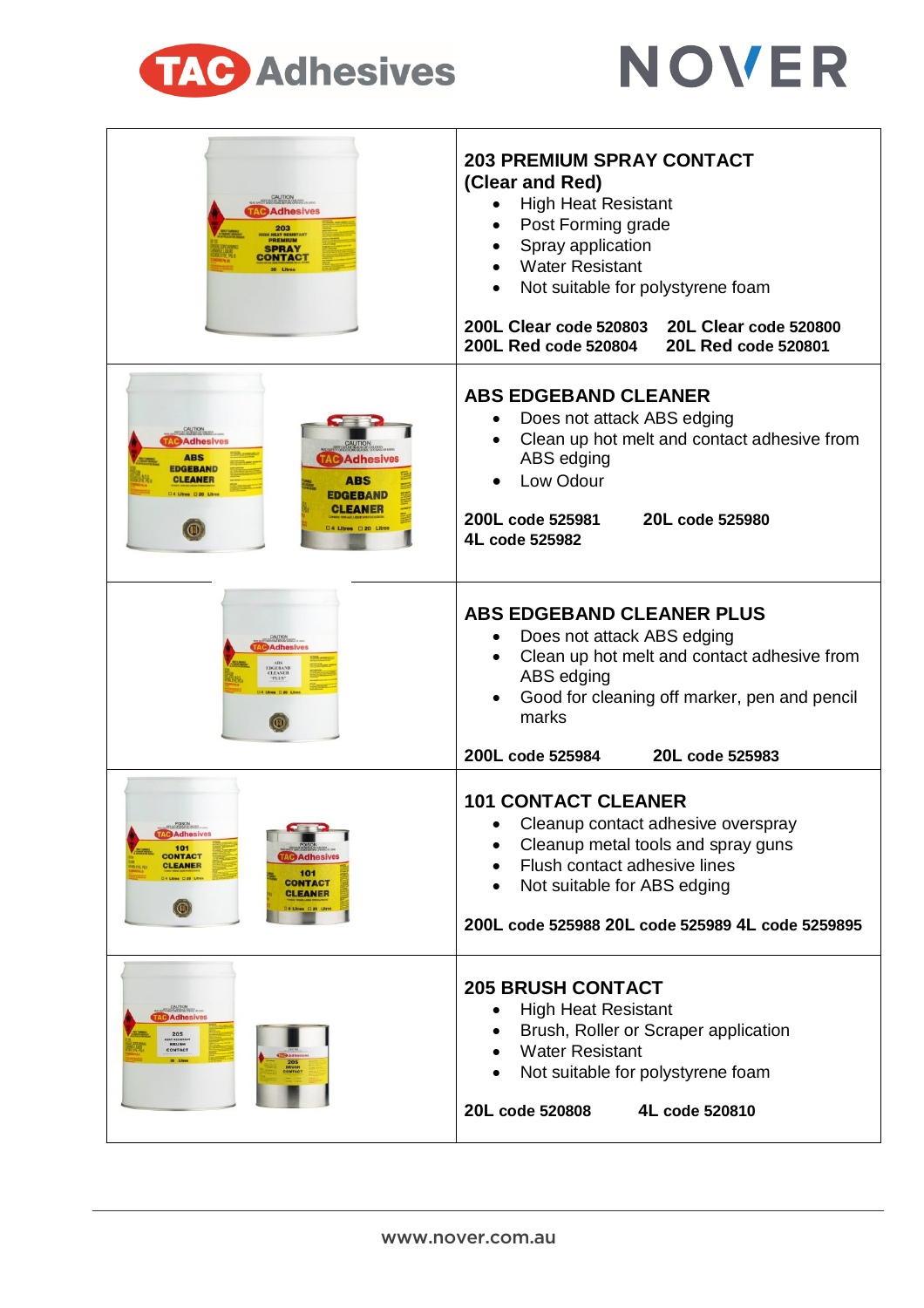



| <b>Adhesives</b><br>230 RED<br><b>RYSTYRENE FOAM</b><br><b>SPRAY CONTACT</b><br>20 Litra                                                                                         | 230 RED POLYSTYRENE FOAM SPRAY<br><b>CONTACT</b><br>Suitable for polystyrene and other lightweight<br>٠<br>insulation materials<br><b>High Heat Resistant</b><br>$\bullet$<br>Spray or brush application<br>20L code 520818                   |
|----------------------------------------------------------------------------------------------------------------------------------------------------------------------------------|-----------------------------------------------------------------------------------------------------------------------------------------------------------------------------------------------------------------------------------------------|
| <b>AC Adhesives</b><br>301<br>PREMIUM<br><b>Adhesives</b><br><b>MDF &amp; TIMBER PVA</b><br>301<br>20 Litros<br>PREMIUM<br><b>MDF &amp; TIMBER PVA</b><br>5 Litre<br><b>GIRD</b> | 301 PREMIUM MDF & TIMBER PVA (YELLOW)<br>Suitable for a wide range of timber & boards -<br>٠<br>especially MDF<br>Short press time<br>$\bullet$<br>High Bond strength, Sandable<br>20L code 520900<br>5L code 520902                          |
| <b>Adhesives</b><br>302<br><b>Adhesives</b><br><b>WOODWORKING</b><br><b>PVA</b><br>302<br>20 Litre<br><b>WOODWORKING</b><br><b>PVA</b><br>5 Litres<br><b>CONT</b>                | <b>302 WOODWORKING PVA</b><br>Excellent general purpose PVA<br>$\bullet$<br>Mainly used for softer timbers<br>$\bullet$<br>Long open assembly time<br>$\bullet$<br>Medium press time<br>20L code 520906<br>200L code 520904<br>5L code 520908 |
| <b>AC Adhesives</b><br><b>AC Adhesives</b><br>303<br><b>CLEAR</b><br><b>MELAMINE</b><br><b>GLUE</b><br>20 Literen<br><b>CLEAR</b><br><b>MELAMINE</b><br><b>GLUE</b><br>5 Litres  | <b>303 CLEAR MELAMINE GLUE</b><br>Bond melamine board to end grain<br>Clear glue line for easier cleanup<br>20L code 520910<br>5L code 520912                                                                                                 |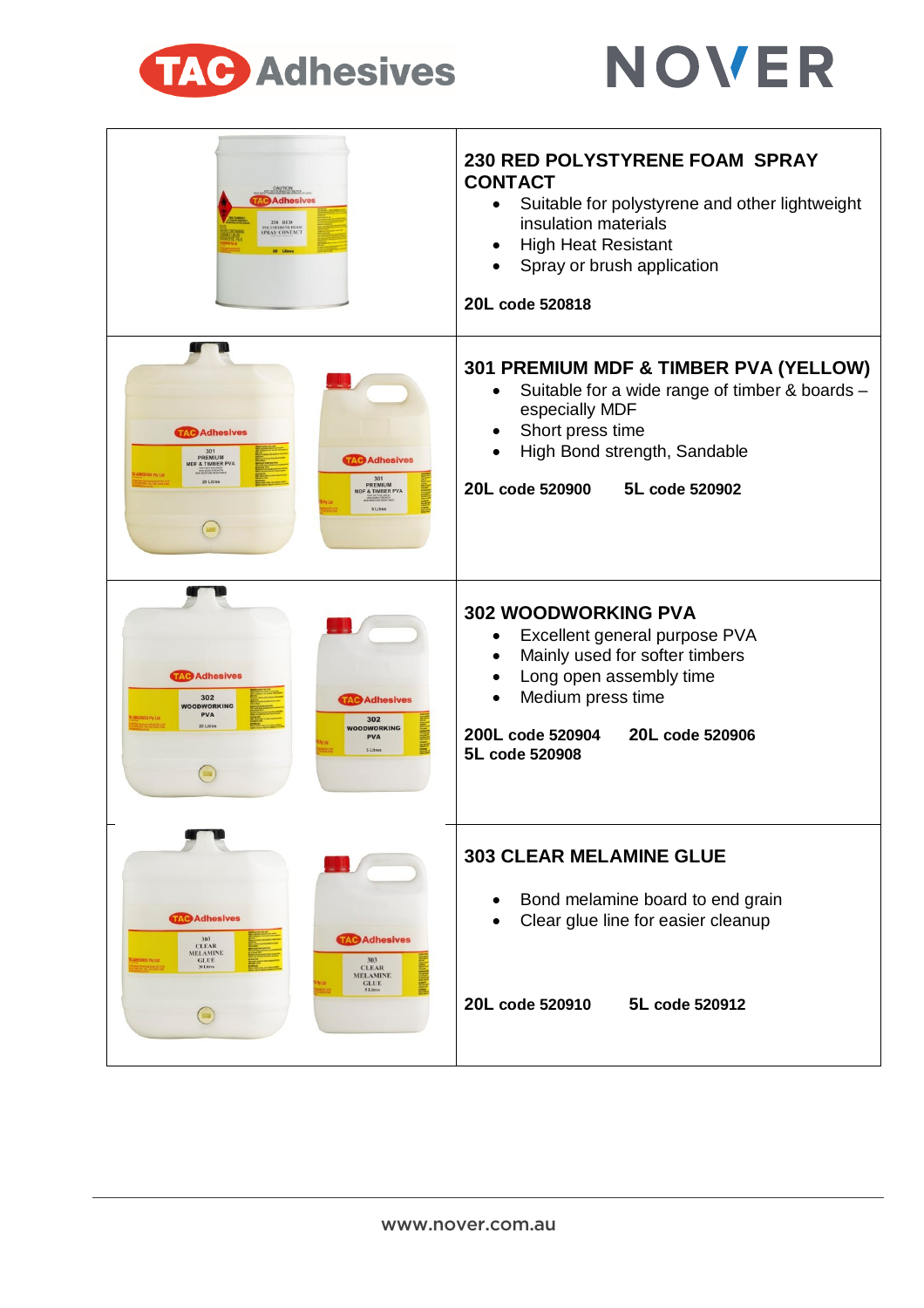



| <b>Adhesives</b><br>304<br>HIGH STRENGTH PVA<br><b>Adhesives</b><br>304<br>20 Litre<br>HIGH STRENGTH PVA        | <b>304 HIGH STRENGTH PVA</b><br>High bond strength<br>Suitable for most timbers<br>Short press time<br>Sandable<br>20L code 520914<br>5L code 520916                                                                                                                                        |
|-----------------------------------------------------------------------------------------------------------------|---------------------------------------------------------------------------------------------------------------------------------------------------------------------------------------------------------------------------------------------------------------------------------------------|
| <b>Adhesives</b><br>307<br>VATER RESISTANT PVA<br><b>AC Adhesives</b><br>307<br>WATER RESISTANT PVA<br>28 Litre | <b>307 WATER RESISTANT PVA</b><br>One component moisture resistant PVA<br>Suitable for most timbers and boards<br>$\bullet$<br>High bond strength. Sandable<br>$\bullet$<br>Short press time<br>$\bullet$<br>Hot or cold press glueings<br>20L code 520918<br>5L code 520920                |
|                                                                                                                 | <b>501 POLYURETHANE WOODWORKING GLUE</b><br>Latest generation woodworking adhesive<br>Bonds Timber, MDF and Melamine board<br>High Bond strength<br>٠<br>Waterproof, Sandable, Accepts Stains<br>Exterior - Interior use<br>20kg code 520922<br>5kg code 520924<br>550gm bottle code 520926 |
|                                                                                                                 | DRUM TAP code 525985<br>Suitable for 20L Cleaner and PVA drums<br><b>GLUE BOTTLE code 525986</b><br><b>GLUE BOTTLE CAP code 525987</b>                                                                                                                                                      |